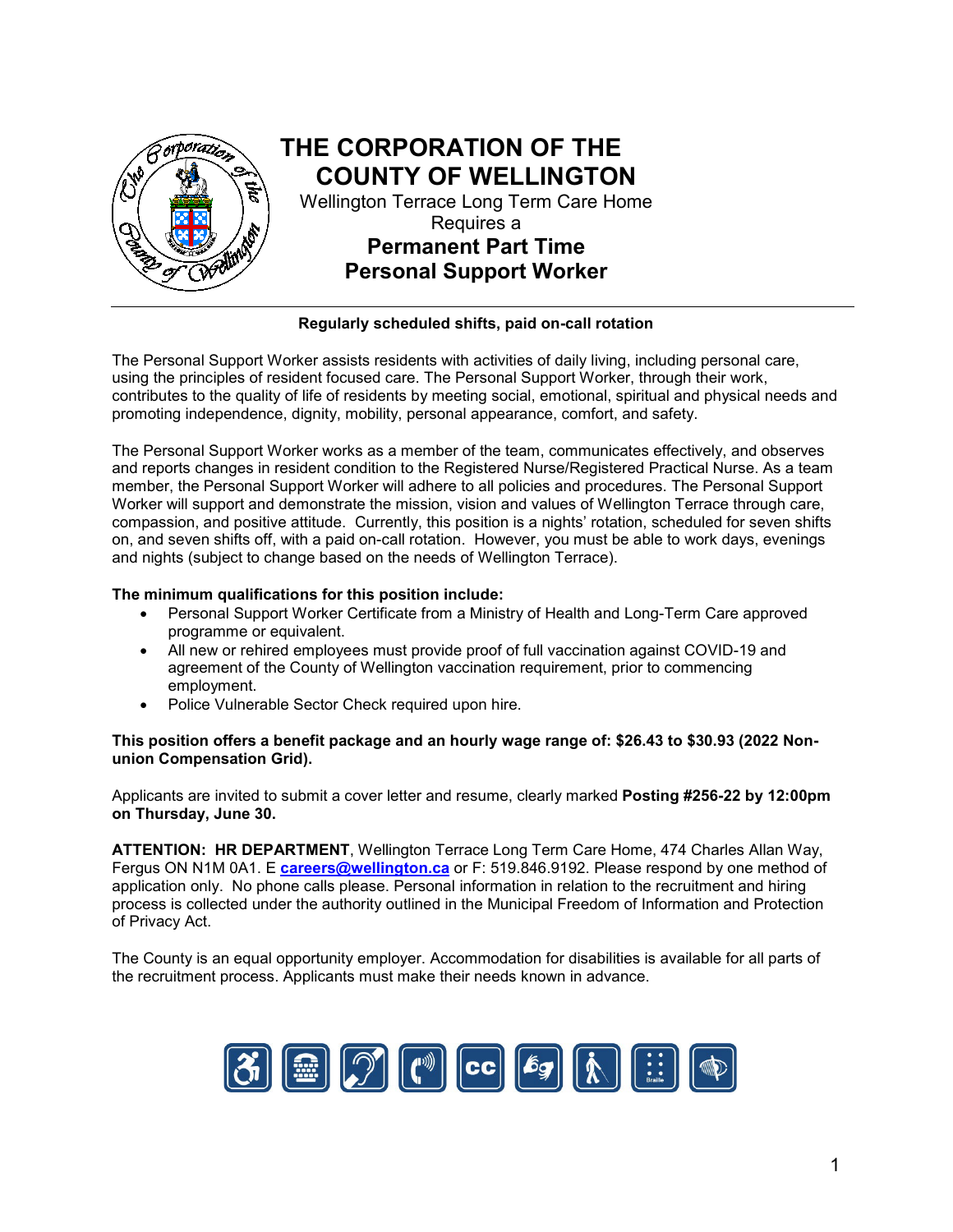

# **COUNTY OF WELLINGTON**

## **POSITION DESCRIPTION**

| <b>Title: Personal Support Worker</b> | <b>Reports to: Resident Care Manager</b> |
|---------------------------------------|------------------------------------------|
| <b>Department: Wellington Terrace</b> | <b>Positions Supervised: 0</b>           |
| <b>Effective: April 2002</b>          | <b>Revised: June 2015</b>                |

## **BASIC FUNCTION:**

The Personal Support Worker will represent Wellington Terrace at all times by ensuring adherence to the Code of Conduct and demonstrating the County of Wellington's commitment to a healthy and safe workplace where every person is respected.

Reporting to the Registered Staff, the Personal Support Worker assists residents with activities of daily living, including personal care, using the principles of resident focused care. The Personal Support Worker, through their work, contributes to the quality of life of residents by meeting social, emotional, spiritual and physical needs and promoting independence, dignity, mobility, personal appearance, comfort, and safety.

The Personal Support Worker works as a member of the team, communicates effectively, and observes and reports changes in resident condition to the Registered Nurse/Registered Practical Nurse. As a team member, the Personal Support Worker will adhere to all policies and procedures. The Personal Support Worker will support and demonstrate the mission, vision and values of Wellington Terrace through care, compassion, and positive attitude.

## **PRINCIPLE RESPONSIBILITIES:**

- Applies the [fundamental principle](http://www.ontario.ca/laws/statute/07l08%20-%20BK1%20-%20BK1#BK1) of the Long-Term Care Homes Act in the operation of the home.
- Applies time management techniques.
- Attends all annual mandatory in-services.
- Communicates effectively with residents and members of the team.
- Contributes to the resident's care plan in accordance with the policies of Wellington Terrace.
- Demonstrates knowledge of situations requiring immediate attention and appropriately notify Registered Nurse/Registered Practical Nurse.
- Completes all documentation on the Point of Care system accurately in a timely fashion as close to the time care was completed possible.
- Demonstrates knowledge, skill, and attitude required to assist residents with activities of daily living and personal care.
- Works in a responsible manner.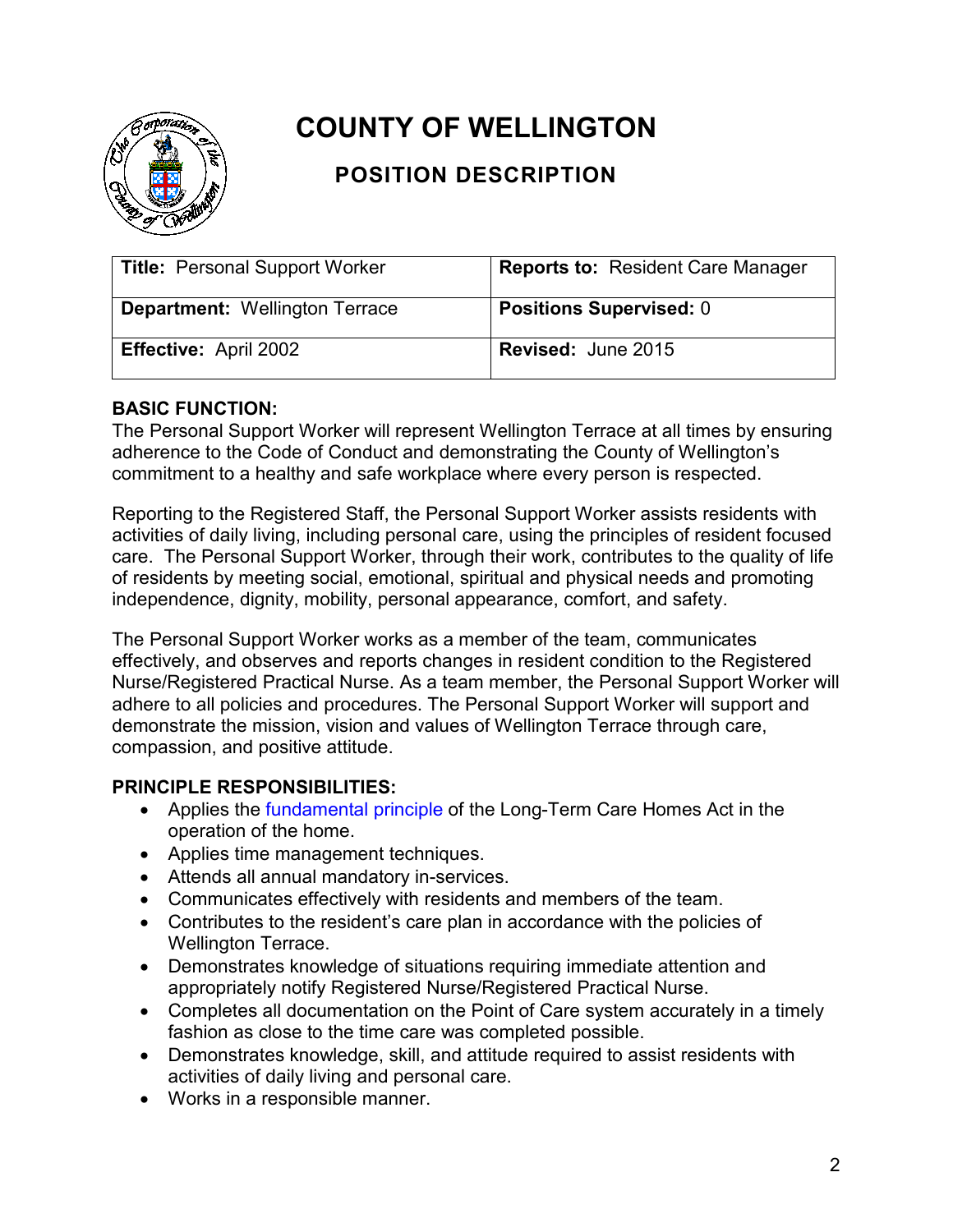- Identifies, responds to, and reports resident abuse.
- Recognizes and responds to behaviours, or changes in behaviours, related to illness or other conditions.
- Recognizes and responds to the physical, intellectual, emotional, mental, spiritual and cultural needs of the resident.
- Recognizes cognitive impairment and uses approaches and techniques to assist the resident and their family.
- Respects and adheres to all policies related to privacy and confidentiality.
- Respects the rights of the resident and the resident's family.
- Respects the unique individuality of each resident.
- Provides support and assistance to residents who are terminally ill and dying.
- Attends all team meetings when possible and reads all meeting minutes when absent.
- Takes direction in all outbreak/infection control issues.
- Responds to emergency fan-out when initiated.

## **PROBLEM-SOLVING RESPONSIBILITIES:**

- Identify and report any changes in resident health status to registered staff.
- Prioritize workload based on the activities of the day.

## **CONTACTS:**

**Internal:** Wellington Terrace and County staff, residents and families, service providers, **External:** Service providers, health care consultants, delegates of the Ministry of Health and Long-Term Care.

## **MINIMUM QUALIFICATIONS:**

- Personal Support Worker Certificate from a Ministry of Health and Long-Term Care approved programme or equivalent.
- Police Vulnerable Sector Check required upon hire.

## **SKILLS AND COMPETENCIES:**

- Able to work independently and as a team player on the multidisciplinary team.
- Flexible and be willing to work in all areas of the Home.
- Commitment to increase knowledge and skills on the job through in-service attendance and/or external education, especially in-services dealing with dementia or palliative care.
- Excellent interpersonal skills with a positive history of patience, compassion, and courtesy when dealing with residents and others.
- Positive attitude and desire to do the best possible job at all times.
- Ability to work in any Resident Home Area.
- Ability to deliver resident focused care and customer service.
- Knowledge of Wellington Terrace policy and procedures.
- Excellent written and oral communication skills.

## **OTHER:**

• Location: Wellington Terrace, Fergus, Ontario.